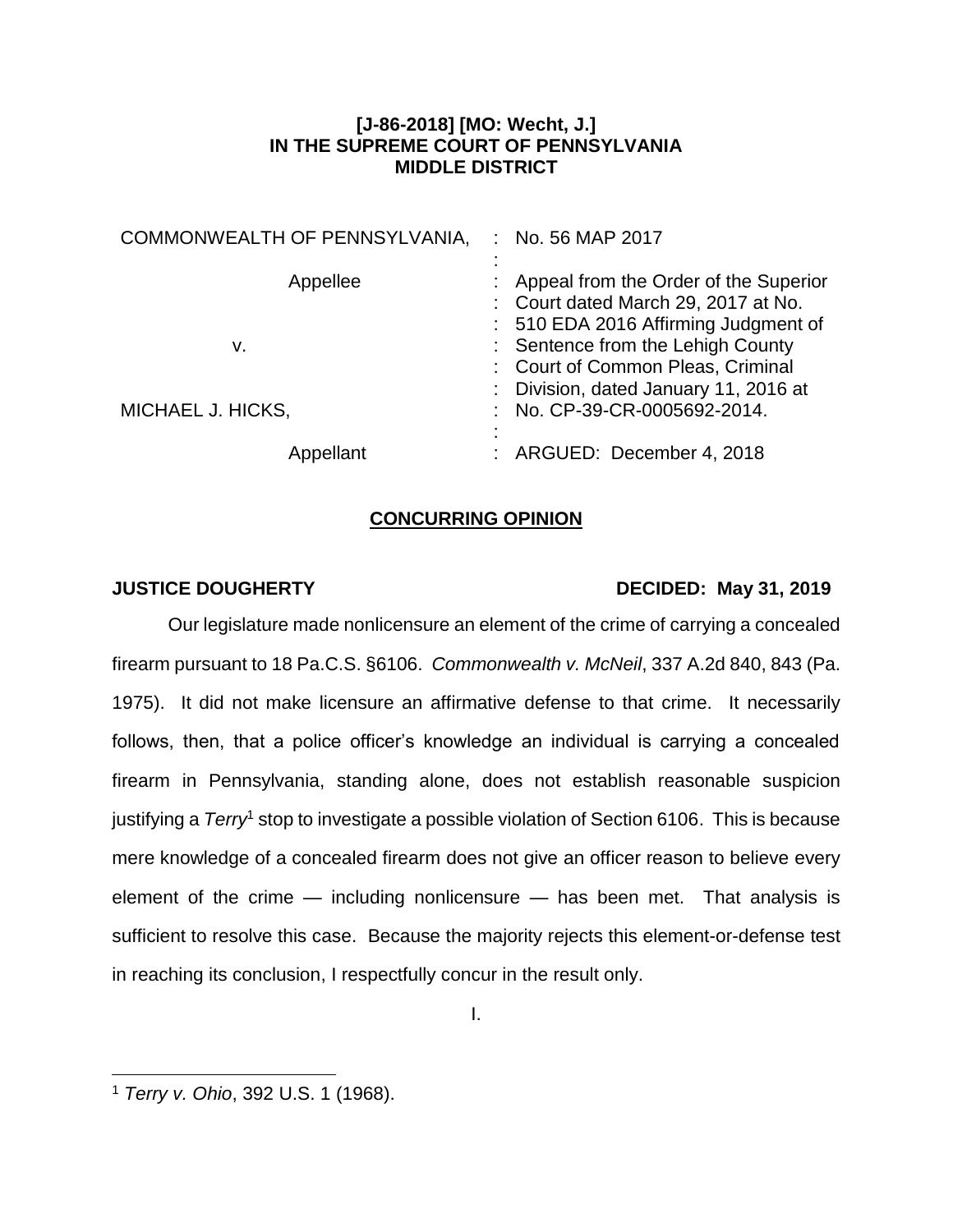We are not the first court tasked with deciding the issue presented in this case. The majority forthrightly recognizes this, as well as the fact that many of those other jurisdictions have analyzed the underlying Fourth Amendment question "based upon whether, under applicable statutes, nonlicensure is an **element** of the crime of carrying a firearm without a license — in which case a *Terry* stop for mere possession is unlawful — or whether licensure serves as an **affirmative defense** to the criminal charge — in which case a *Terry* stop is lawful." Majority Opinion, slip op. at 25-26 (emphasis in original). Ultimately, however, the majority concludes those decisions employing an element-or-defense approach are unpersuasive and "untenable, because [they] allow a manifestly unacceptable range of ordinary activity to, by itself, justify *Terry* stops." *Id*. at 27 (citation and quotation omitted). I cannot agree. As I explain below, I believe the element-or-defense test, which has been adopted by the overwhelming majority of jurisdictions that have considered this issue, is consistent with the Fourth Amendment; the authority the majority relies upon in support of rejecting the test is unconvincing; and the majority's alternative analysis will have profound consequences on law enforcement's ability to effectively investigate and prevent other crimes involving licensures.<sup>2</sup>

*A.*

As the majority admits, most courts that have considered Fourth Amendment seizures based solely upon the possession of a firearm have done so "with a particular eye toward the lawfulness of such activity under the statutes of the subject jurisdiction." Majority Opinion, slip op. at 24. Illustrative of this approach is the recent decision in *United States v. Pope*, 910 F.3d 413 (8th Cir. 2018). In *Pope*, the Eighth Circuit Court of Appeals considered whether an officer was entitled to stop an individual the officer reasonably

 $\overline{a}$ 

 $2$  Like the majority, I limit my discussion to the Fourth Amendment, as the issue presented "is one of law enforcement practice . . . not [ ] the right to keep and bear arms." Majority Opinion, slip op. at 7 n.5.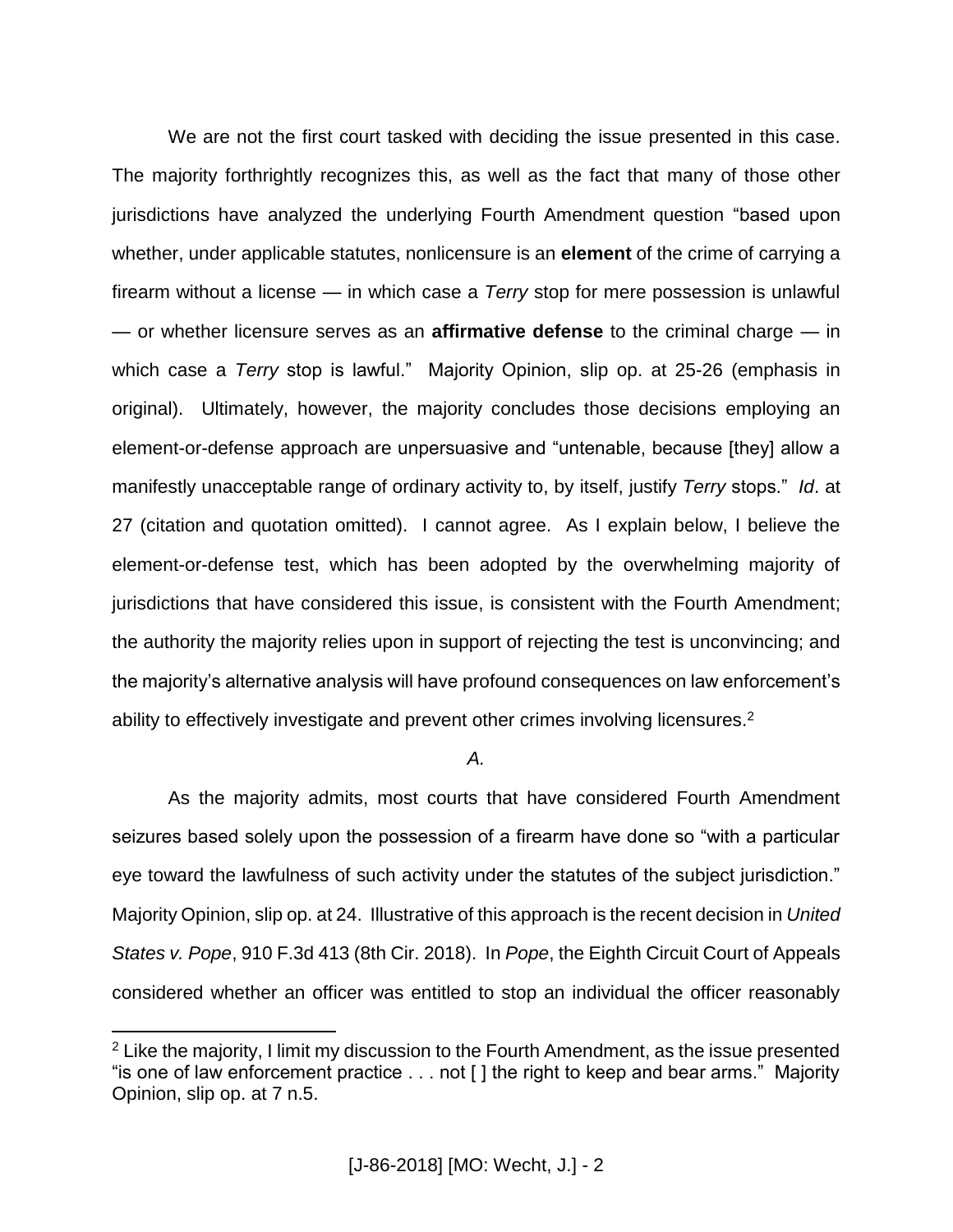believed was carrying a concealed gun in Des Moines, Iowa. Recognizing that carrying a concealed weapon is a criminal offense under Iowa Code §724.4(1), and that possession of a concealed-carry permit is merely an affirmative defense to such a charge, the court held the officer had reasonable suspicion justifying the stop. *Pope,* 910 F.3d at 415-16. In reaching this conclusion, the court explained that under Iowa's statutory scheme, carrying a concealed weapon "is presumptively criminal until the suspect comes forward with a permit[.]" *Id*. at 416.

The Tenth Circuit Court of Appeals reached the same conclusion in *United States v. Rodriguez*, 739 F.3d 481 (10th Cir. 2013). Addressing Section 30-7-2 of the New Mexico Criminal Code, the court found the statute set forth a general criminal offense carrying a concealed loaded firearm — but then excepted certain acts or classes of individuals from its scope, including those who possess a valid concealed handgun license. *Rodriguez*, 739 F.3d at 487. In other words, the court found that "carrying a concealed loaded handgun on or about one's person in New Mexico is presumptively unlawful[,]" and licensure is an exception to the offense. *Id*. at 487-88. This distinction was critical to the court's Fourth Amendment analysis, as it concluded the statutory exception operated as an affirmative defense to the charge, and thus it "need not bear upon an investigating officer's initial determination of reasonable suspicion where the exception's applicability would not be readily apparent to a prudent officer prior to the suspect's seizure." *Id*. at 488.

Many other federal and state courts have applied the element-or-defense test to discrete state statutes and concluded the presence of a concealed firearm gives rise to reasonable suspicion in those jurisdictions. *See*, *e.g.*, *United States v. Lewis*, 674 F.3d 1298, 1304 (11th Cir. 2012) (*Terry* stop justified where, under Florida law, "the possession of a valid permit for a concealed weapon is not related to the elements of the crime, but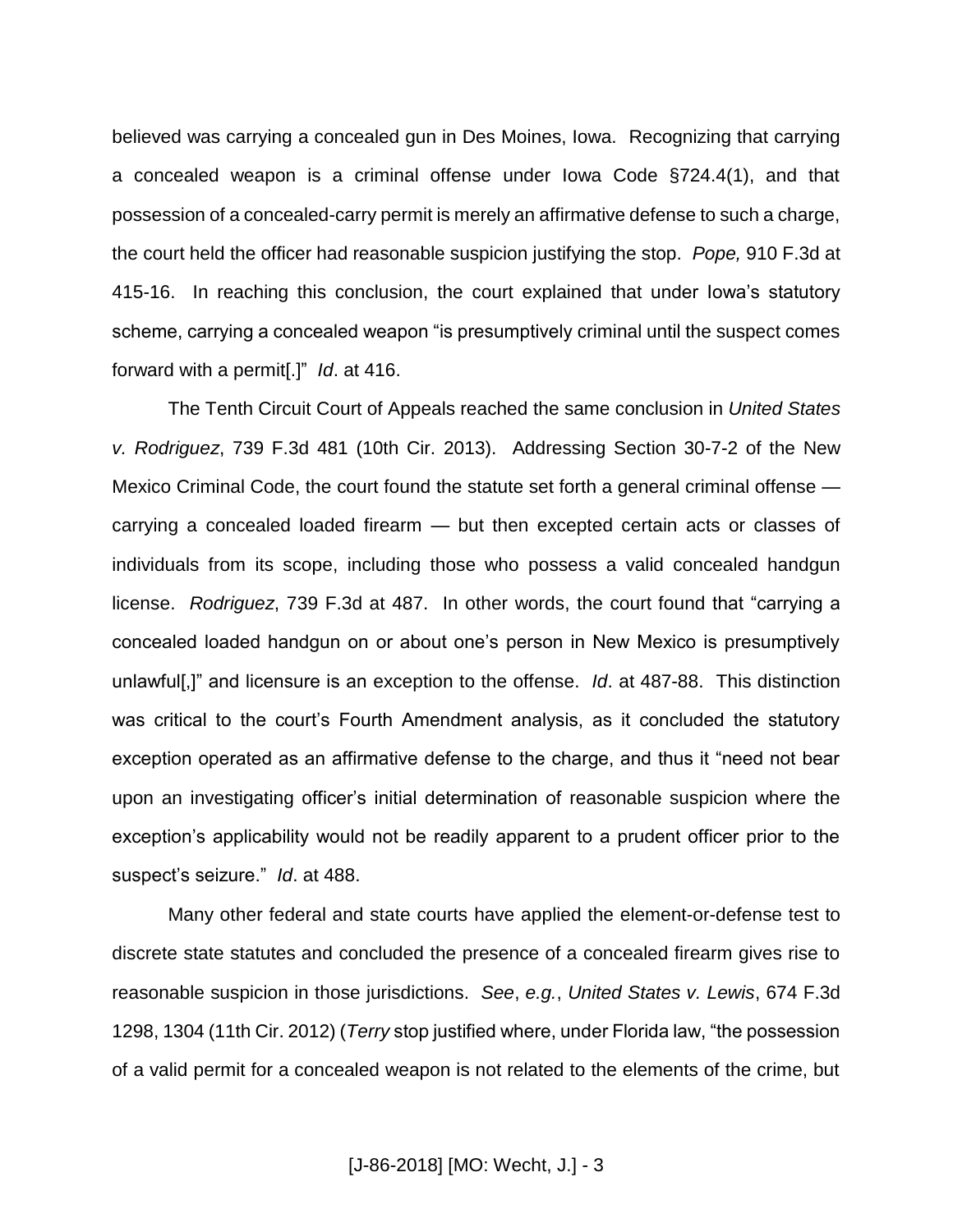rather is an affirmative defense"); *United States v. Gatlin*, 613 F.3d 374, 378 (3d Cir. 2010) (reasonable suspicion supported a seizure because, "under Delaware law, carrying a concealed handgun is a crime to which possessing a valid license is an affirmative defense, and an officer can presume a subject's possession is not lawful until proven otherwise"); *GeorgiaCarry.Org, Inc., v. Metropolitan Atlanta Rapid Transit Auth.*, No. 1:09- CV-594-TWT, 2009 WL 5033444, at \*5 (N.D. Ga. Dec. 14, 2009) ("Because a Georgia firearms license is an affirmative defense to . . . the crime of carrying a concealed weapon, it does not matter if there was no reason to suspect [the defendant] did not have a Georgia firearms license."); *State v. Timberlake*, 744 N.W. 2d 390, 395, (Minn. 2008) (where permit to carry a pistol is an affirmative defense, "officers had a reasonable basis to suspect that [the defendant] was engaged in criminal activity, even without knowing whether he had a permit"). $3$ 

These decisions highlight the importance state law plays in the Fourth Amendment analysis. *See generally* 1 Wayne R. LaFave, *Search & Seizure: A Treatise on the Fourth Amendment*, §1.5(a) (5th ed. 2018) ("[S]ometimes how one comes out under the applicable Fourth Amendment standard will of necessity depend upon the contours of

 $\overline{a}$ 

 $3$  There is also a handful of jurisdictions that have concluded observation of a firearm  $$ in some cases concealed, in other cases openly carried — does not establish reasonable suspicion. *See, e.g.*, *Northrup v. City of Toledo Police Dep't*, 785 F.3d 1128 (6th Cir. 2015); *United States v. Black*, 707 F.3d 531 (4th Cir. 2013); *United States v. Ubiles*, 224 F.3d 213 (3d Cir. 2000); *United States v. King*, 990 F.2d 1552 (10th Cir. 1993). But as the Eighth Circuit astutely observed in *Pope*, *see* 910 F.3d at 415, these cases concerned conduct for which no license was required and was not otherwise criminal. *See Northrup*, 785 F.3d at 1132 ("[c]arrying a handgun out in the open is not an 'offense' in Ohio"); *Black*, 707 F.3d at 540 (it is "undisputed" that North Carolina "permit[s] its residents to openly carry firearms"); *Ubiles*, 224 F.3d at 218 ("the Virgin Islands legislature has not enacted a criminal statute prohibiting gun possession in a crowd or at a carnival"); *King*, 990 F.2d at 1555 ("[New Mexico] law permits motorists to carry loaded weapons, concealed or otherwise, in their vehicles"). Thus, while these cases are instructive with regard to the Fourth Amendment analysis applicable to nonlicensed or noncriminal conduct, such as openly carrying a firearm in Pennsylvania outside of Philadelphia, they have little bearing on the present matter.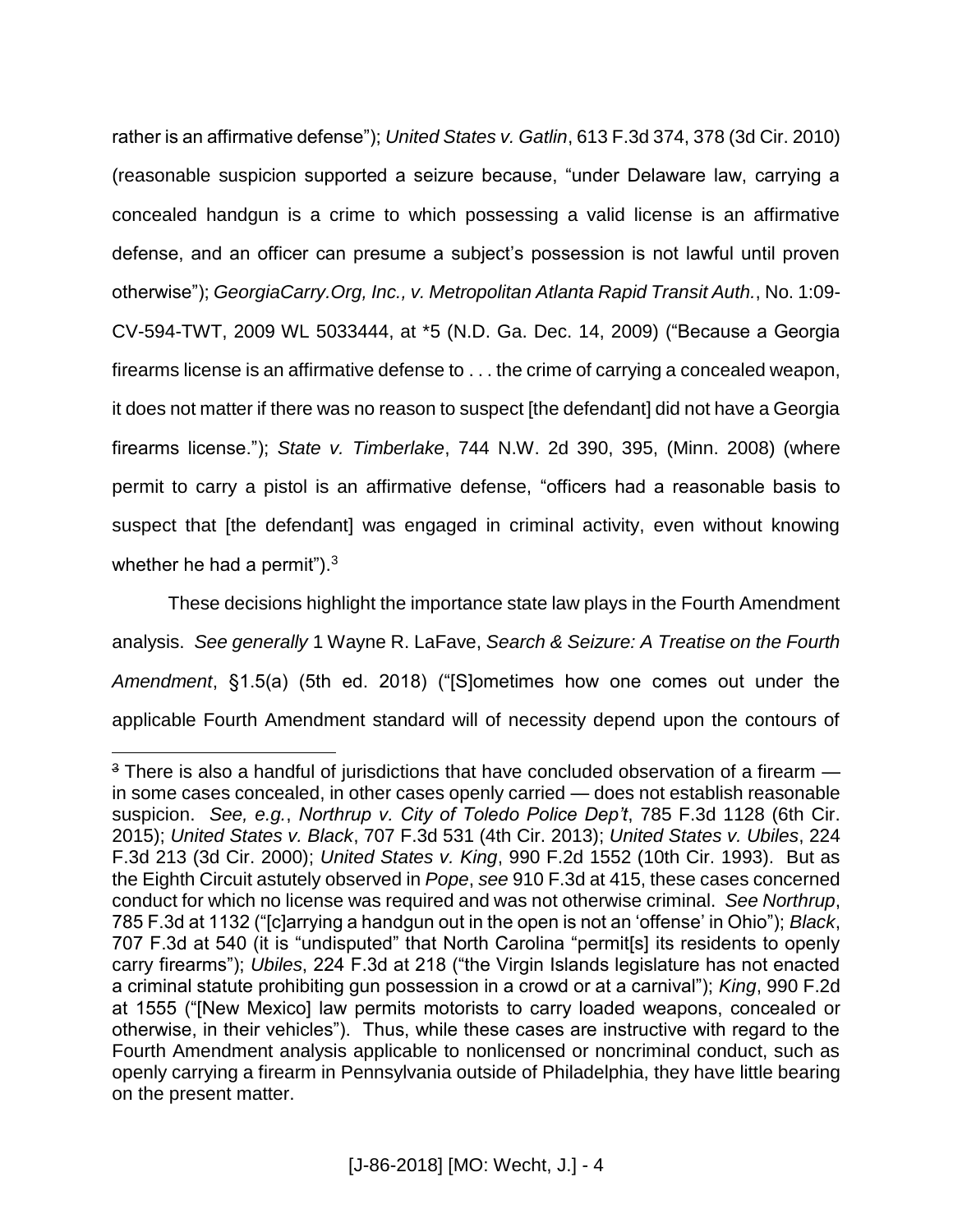state or local law."). After all, the legislature has "the exclusive power to pronounce which acts are crimes [and] to define crimes," *Commonwealth v. Church*, 522 A.2d 30, 35 (Pa. 1987), and it is the elements of those crimes that officers must consider when determining whether there is "reasonable, articulable suspicion that criminal activity is afoot." *Illinois v. Wardlow*, 528 U.S. 119, 123 (2000), *citing Terry*, 392 U.S. at 30.

Relatedly, within broad constitutional bounds, legislatures have flexibility "to reallocate burdens of proof by labeling as affirmative defenses at least some elements of the crimes now defined in their statutes." *Patterson v. New York*, 432 U.S. 197, 210 (1977); *see also Smith v. United States*, 568 U.S. 106, 110 (2013) (where an affirmative defense "excuses conduct that would otherwise be punishable, but does not controvert any elements of the offense itself, the Government has no constitutional duty to overcome the defense beyond a reasonable doubt") (citation and quotation omitted). While affirmative defenses typically only become relevant at trial, many courts have also recognized their Fourth Amendment implications. In this regard, courts are nearly unanimous in holding the potential applicability of an affirmative defense to a crime does not defeat reasonable suspicion or probable cause supporting an arrest, search, or seizure, except where the officer conclusively knows the affirmative defense applies. *See, e.g.*, *Painter v. Robertson*, 185 F.3d 557, 571 n.21 (6th Cir. 1999) (explaining affirmative defenses play a role in Fourth Amendment analysis only "where a reasonable police officer would conclusively know that an investigative target's behavior is protected by a legally cognizable affirmative defense[;]" in "all other cases, the merits of an alleged affirmative defense should be assessed by prosecutors and judges, not policemen"); *see also Baker v. McCollan*, 443 U.S. 137, 145-46 (1979) ("we do not think a sheriff executing an arrest warrant is required by the Constitution to investigate independently every claim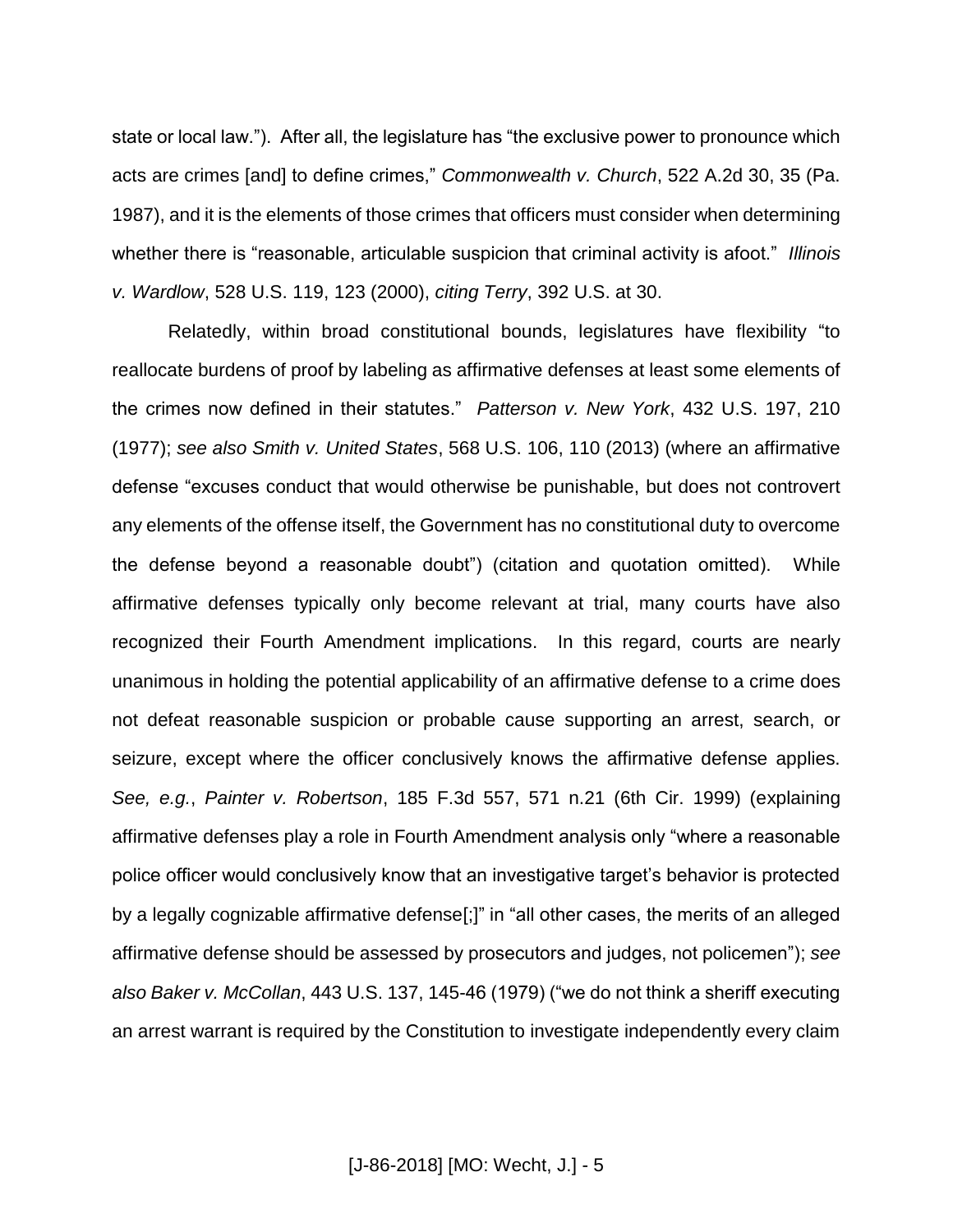of innocence, whether the claim is based on mistaken identity or a defense such as lack of requisite intent").

In my view, the above discussion provides an adequate basis for concluding the element-or-defense test is constitutionally permissible under the Fourth Amendment. It also demonstrates the significant benefits conferred by the test: it respects legislative judgments about the structure of criminal offenses and burdens of proof, as well as avoids the perverse situation where the government has less to prove at a criminal trial than an investigating officer has a duty to consider during an investigation. *See Pope*, 910 F.3d at 416 ("we see no reason why the suspect's burden to produce a permit should be any different on the street than in the courtroom"); *Mackey v. State*, 83 So.3d 942, 947 (Fla. Dist. App. 2012) (to "require that a police officer not only have reasonable suspicion of criminal activity, but reasonable suspicion of the non-existence of an affirmative defense to the crime," would be "contrary to both precedent and common sense"); *cf. Adams v. Wlliams*, 407 U.S. 143, 149 (1972) ("Probable cause does not require the same type of specific evidence of each element of the offense as would be needed to support a conviction.").

#### *B.*

Presented with the opportunity to join the overwhelming and ever-growing tide of jurisdictions that have adopted the element-or-defense approach, the majority instead rejects them outright because it finds "much greater appeal" in two state court decisions that have not embraced the test: *Commonwealth v. Couture*, 552 N.E.2d 538 (Mass. 1990) and *Pinner v. State*, 74 N.E.3d 226 (Ind. 2017). Majority Opinion, slip op. at 27. In my respectful view, neither case is persuasive.

In *Couture*, a majority of the Supreme Judicial Court of Massachusetts concluded the "mere possession of a handgun was not sufficient to give rise to a reasonable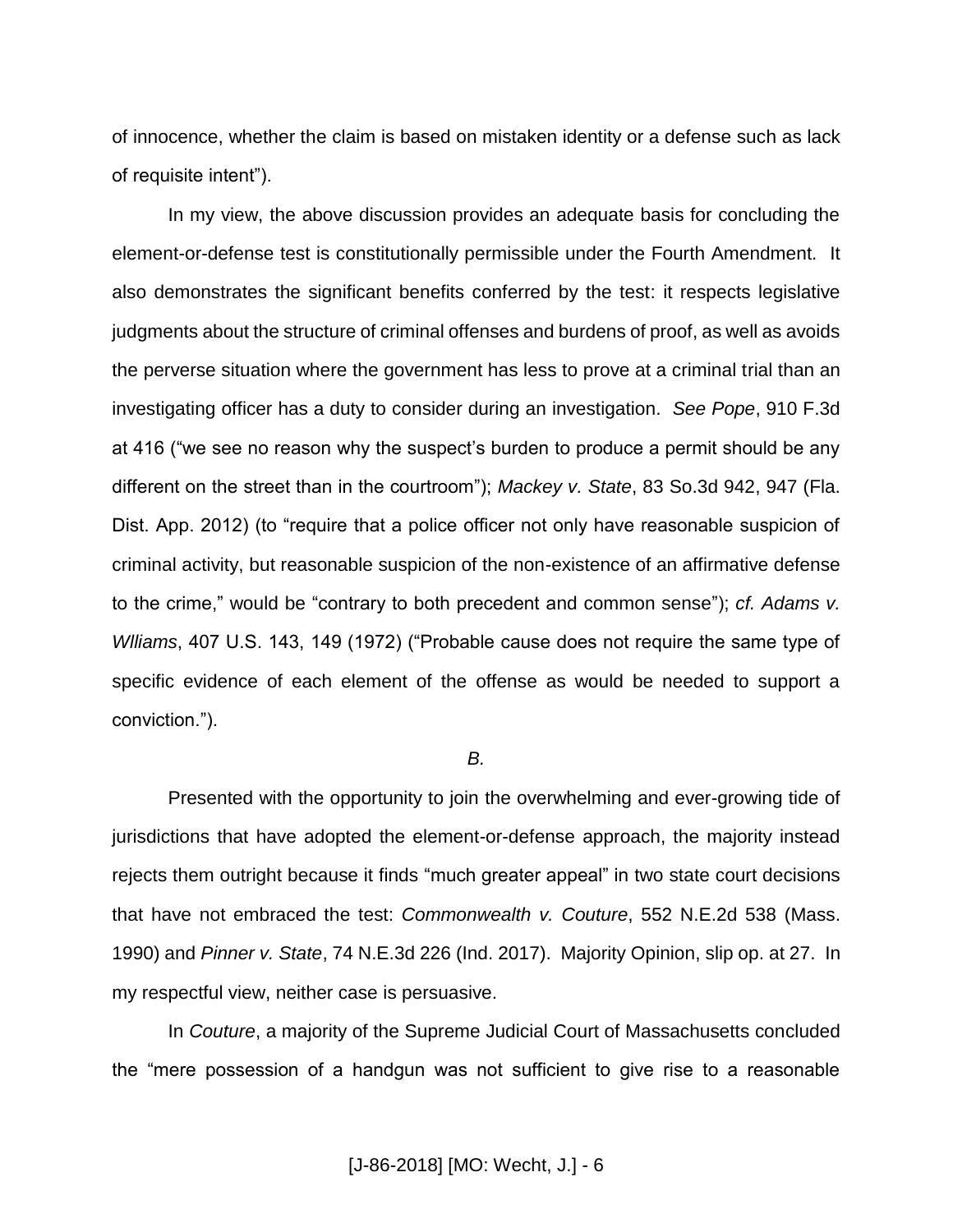suspicion that the defendant was illegally carrying [a] gun[,]" even though licensure is an affirmative defense under Massachusetts law. 552 N.E.2d at 541. However, the court's discussion "is relatively conclusory, [and] little can be said about the underlying analysis." Royce de R. Barondes, *Conditioning Exercise of Firearms Rights On Unlimited Terry Stops*, 54 IDAHO L. REV. 297, 335 (2018). The decision in *Couture* also preceded all of the aforementioned cases adopting the element-or-defense approach, meaning the court did not have the benefit of considering the rationales laid out in those later decisions. Given *Couture*'s conclusory analysis and early adoption, I do not find it a convincing reason for straying from the test used by the majority of other jurisdictions.

*Pinner* holds even less value than *Couture*. While the majority apparently finds it "appealing" that the Indiana Supreme Court reached "an identical conclusion [as the court in *Couture*] with nary a mention of the element-or-defense approach[,]" Majority Opinion, slip op. at 27, I find nothing persuasive about *Pinner*'s failure to address, much less distinguish or reject, a compelling legal theory. Moreover, the court in *Pinner* "primarily treat[ed] the issue [as] having been resolved by [*Florida v. J.L.*, 529 U.S. 266 (2000)]." Barondes, *supra*, at 336. *See Pinner*, 74 N.E.3d at 233 ("This is precisely the type of 'weapons or firearm exception' that . . . the United States Supreme Court expressly disapproved of in *J.L.*"). Yet, the majority here concludes, and I certainly agree, that the *J.L.* Court's rejection of a proposed "firearm exception" was "grounded upon the reliability inquiries attending anonymous tips, not the distinct question of whether the mere possession of a firearm, however discerned, may establish a *per se* basis for an investigative detention." Majority Opinion, slip op. at 24. In essence, the majority endorses the result in *Pinner* while simultaneously rejecting the central premise of that court's rationale for reaching that result. This inconsistency undermines any force *Pinner*  may have had.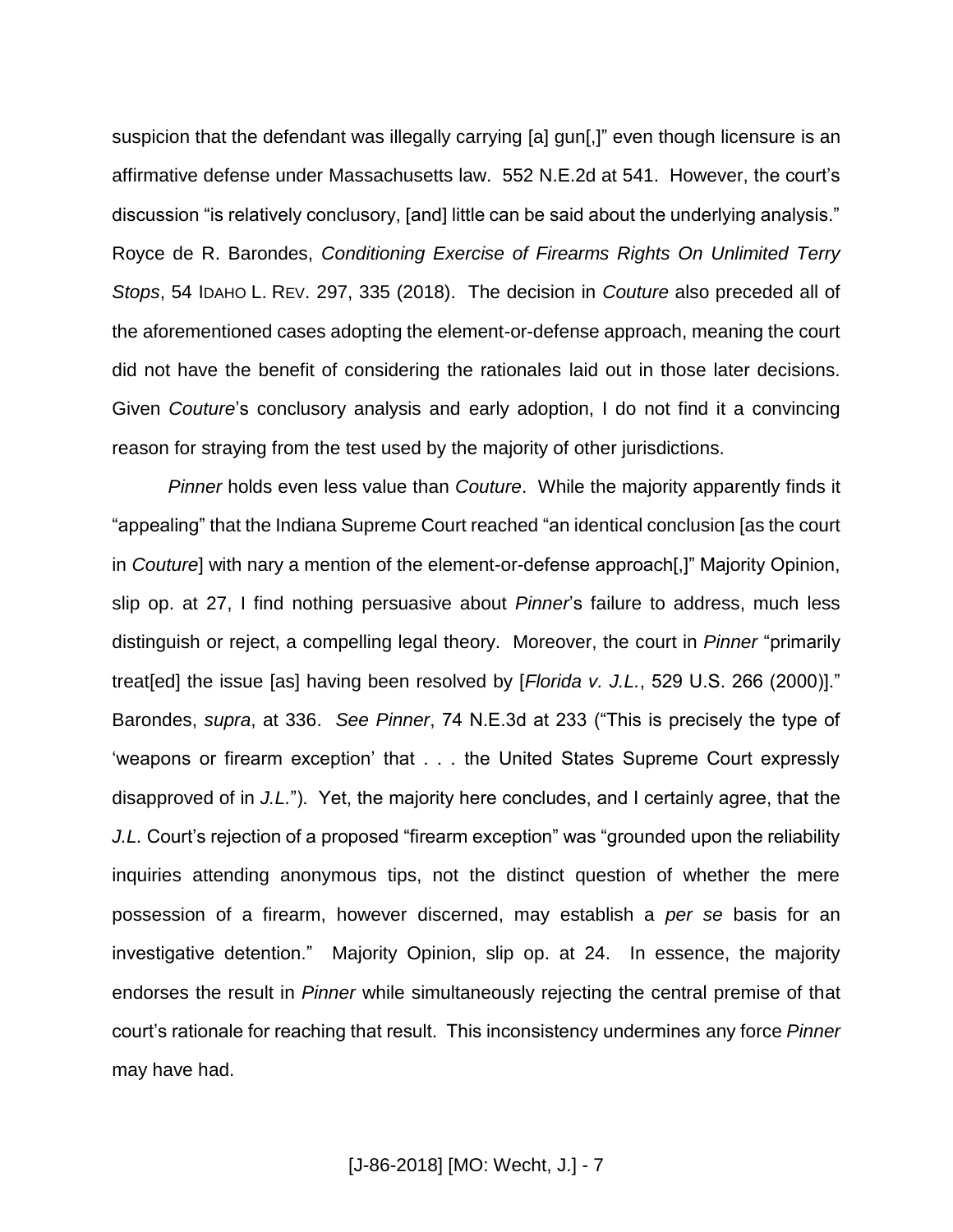The only other authority cited by the majority that could arguably support rejection of the element-or-defense test is *Delaware v. Prouse*, 440 U.S. 648 (1979). But *Prouse*  proves no more persuasive a basis for rejecting the element-or-defense approach than *Couture* or *Pinner*. As the majority does, the defendant in *Rodriguez* viewed the question of whether an officer may conduct an investigative detention based solely on the presence of a concealed firearm as "analogous to the question of whether an officer can pull over any motor vehicle he chooses in order to determine whether the driver is properly licensed and in lawful possession of the car." 739 F.3d at 490 (citation omitted). The Tenth Circuit, joined by then-Judge, now-United States Supreme Court Justice Neil Gorsuch, roundly rejected this position:

To be sure, any construction of a motor vehicle statute permitting such random stops, however the statute is worded, would be unconstitutional. In *Delaware v. Prouse*, 440 U.S. 648, 99 S.Ct. 1391, 59 L.Ed.2d 660 (1979), the Supreme Court held the Fourth Amendment prohibits an officer from stopping a vehicle for the sole purpose of checking the driver's license and registration, where neither probable cause nor reasonable suspicion exists to believe the motorist is driving the vehicle contrary to the laws governing the operation of motor vehicles. *Id*. at 650, 663. The Court reasoned:

It seems common sense that the percentage of all drivers on the road who are driving without a license is very small and that the number of licensed drivers who will be stopped in order to find one unlicensed operator will be large indeed. The contribution to highway safety made by discretionary stops selected from among drivers generally will therefore be marginal at best.... In terms of actually discovering unlicensed drivers or deterring them from driving, the spot check does not appear sufficiently productive to qualify as a reasonable law enforcement practice under the Fourth Amendment.

*Id*. at 659–60.

Driving a car, however, is not like carrying a concealed handgun. Driving a vehicle is an open activity; concealing a handgun is a clandestine act. Because by definition an officer cannot see a properly concealed handgun, he cannot randomly stop those individuals carrying such weapon.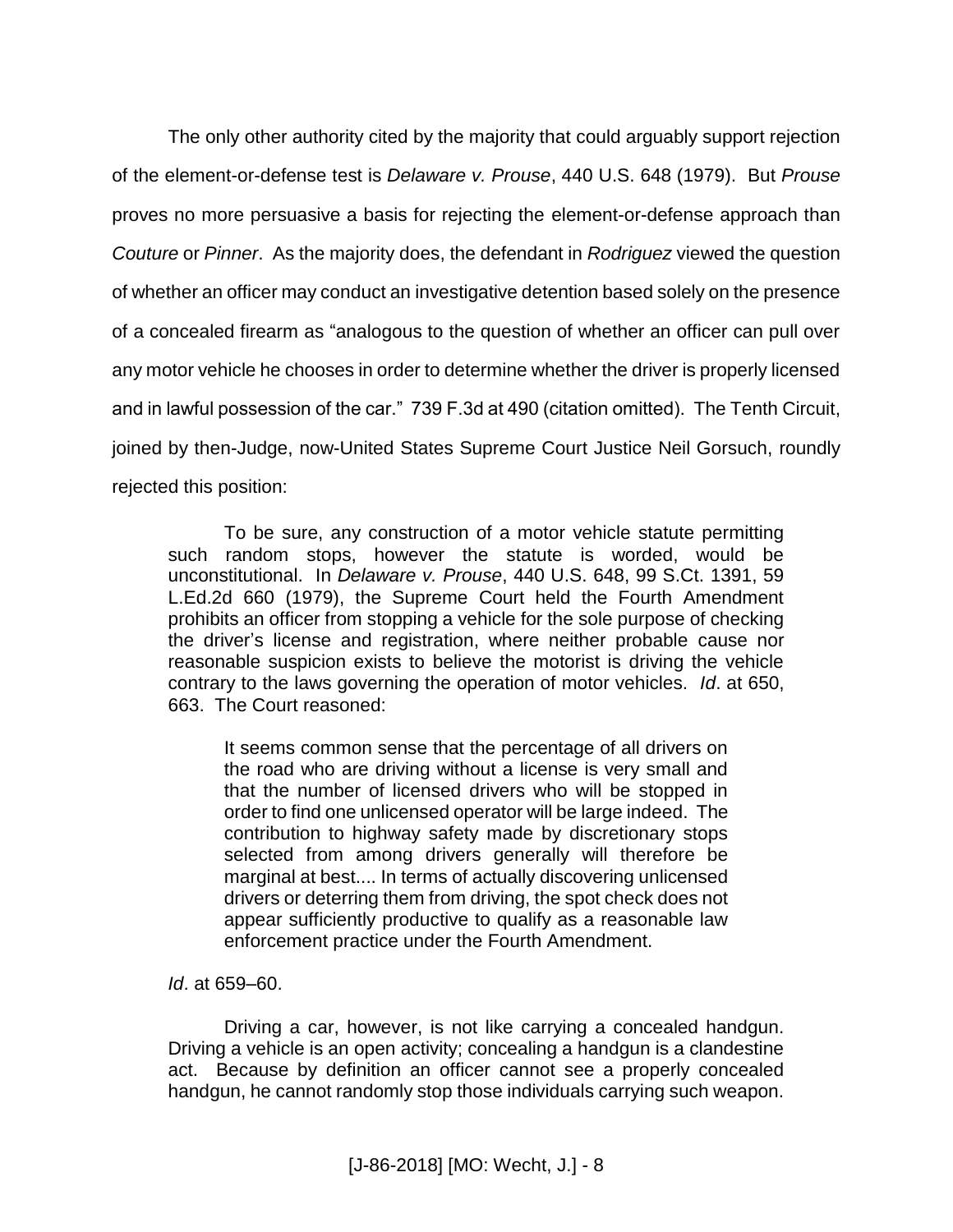. . . Moreover, unlike the random stop of a motorist, we may safely assume the contribution to public safety made by the stop of an individual known to be carrying a concealed handgun will hardly be insignificant since "[c]oncealed weapons create an immediate and severe danger to the public." *Terry*, 392 U.S. at 31 (Harlan, J., concurring).

Randomly stopping a vehicle to check the driver's license and registration is more comparable to randomly stopping an individual **openly** carrying a handgun (which incidentally is lawful in New Mexico). The Supreme Court held the former unconstitutional. Whether the latter is constitutionally suspect is a question for another day. But where a police officer in New Mexico has personal knowledge that an individual is carrying a concealed handgun, the officer has reasonable suspicion that a violation of N.M. Stat. Ann. § 30–7–2(A) is occurring absent a readily apparent exception to subsection (A)'s prohibition. Accordingly, Officer Munoz's initial seizure of Defendant was "justified at its inception" and therefore passes Fourth Amendment scrutiny. *Terry*, 392 U.S. at 22.

*Rodriguez*, 739 F.3d at 490–91 (emphasis in original).

The Tenth Circuit's treatment of *Prouse* is compelling. Among other things, it refutes the majority's rationale the element-or-defense approach "allow[s] a manifestly unacceptable range of ordinary activity to, by itself, justify *Terry* stops." Majority Opinion, slip op. at 27. As the Tenth Circuit points out, that critique might be warranted if the issue were the random stopping of an individual openly carrying a handgun — an irrefutably legal and ordinary activity in Pennsylvania outside of Philadelphia. But since we are here considering the Fourth Amendment implications of an individual's concealed carrying of a firearm, rather than an openly carried firearm, *Prouse* neither controls this matter nor justifies the majority's refusal to embrace the element-or-defense approach.

*C.*

The majority's rejection of the element-or-defense approach not only puts our Fourth Amendment jurisprudence out of synch with the majority of the country, it also creates sweeping — though perhaps unintended — consequences for law enforcement's ability to effectively investigate and prevent other criminal activity involving licensures. One obvious example highlights the point.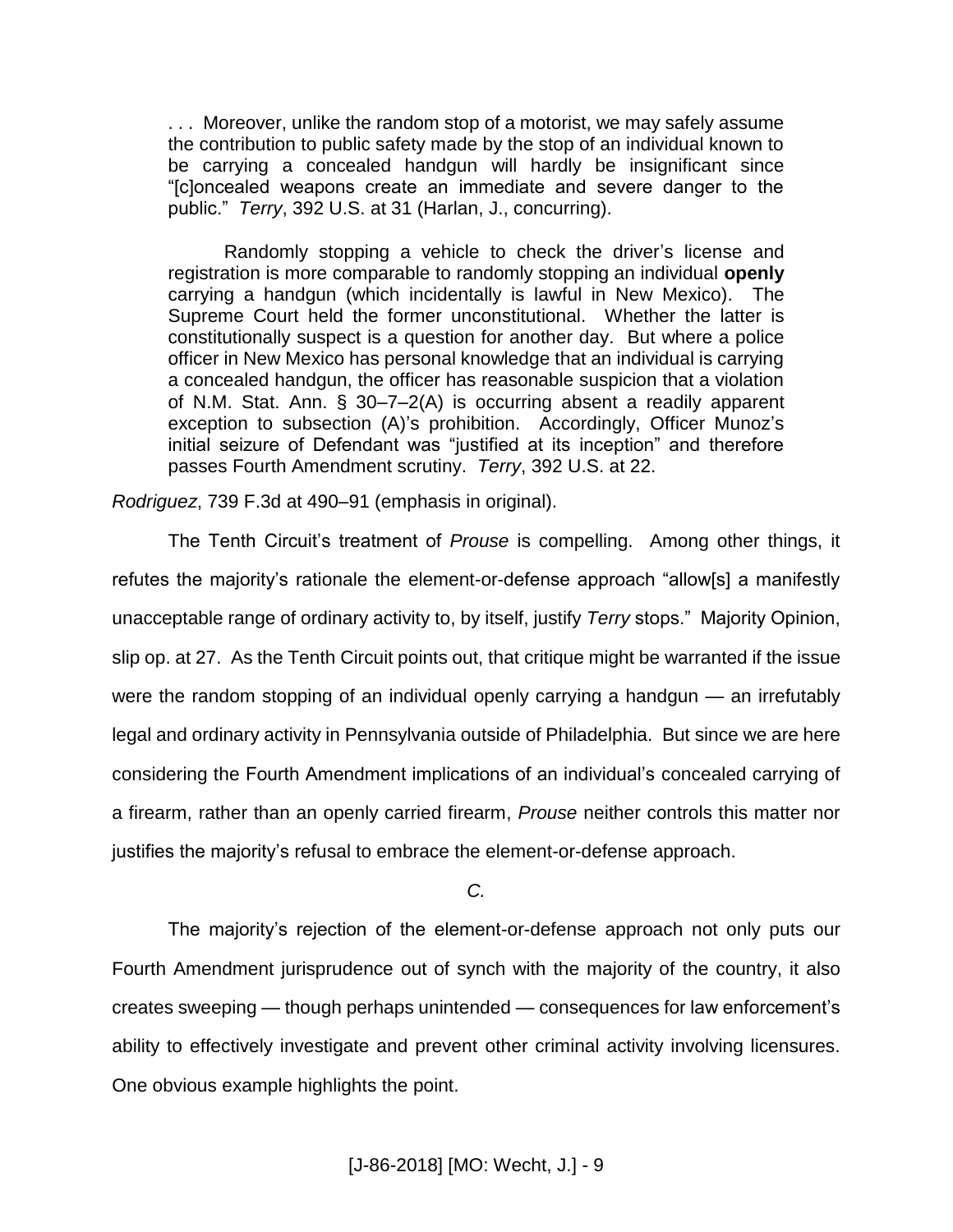As the majority correctly notes, no license is required in order to carry a firearm openly on one's person in Pennsylvania, except in Philadelphia. *See* Majority Opinion, slip op. at 9. "[I]t is no secret that the level of gun violence in Philadelphia is staggeringly disproportionate to any other area of Pennsylvania." *Commonwealth v. Scarborough*, 89 A.3d 679, 686 (Pa. Super. 2014), *appeal denied*, 102 A.3d 985 (Pa. 2014) (*per curiam*). Indeed, the Superior Court has recognized:

The four years preceding the formation of the Philadelphia Gun Court were years of intense violence in Philadelphia: from 2000 to 2004, the city experienced more than 300 murders per year. *See Murders on rise in Philadelphia*, USA Today, December 12, 2005, available at http://usatoday.com/news/nation/2005-12-04-murders-philadelphia-x.htm. (last visited September 8, 2010). Philadelphia's murder rate in 2004, of 22.4 per 100,000 residents, was 'the highest of the nation's 10 largest cities and rank[ed] third among the 25 largest, behind Baltimore and Detroit.' *Id*. Eighty percent of the murders in Philadelphia were shooting deaths, ten percent higher than the national average.

*Id*. (citation omitted).

Recognizing this unfortunate reality, the legislature enacted 18 Pa.C.S. §6108, which "rationally addresses gun violence in Philadelphia." *Id*. at 686-87. By imposing a prohibition against openly carrying a firearm in Philadelphia without a license, the legislature sought to address the fact that, "as the most populated city in the Commonwealth with a correspondingly high crime rate, the possession of a weapon on a city street, particularly the brandishing of a weapon, can invoke a fearful reaction on behalf of the citizenry and the possibility of a dangerous response by law enforcement officers." *Id.* "[A] coordinate purpose [of Section 6108] is to aid in the efforts of law enforcement in the protection of the public[.]" *Id*. at 687.

As I see it, the inevitable effect of the analysis adopted by the majority — which does not take into account whether nonlicensure is an element of, or licensure a mere affirmative defense to, a crime — will be to frustrate the very purposes behind the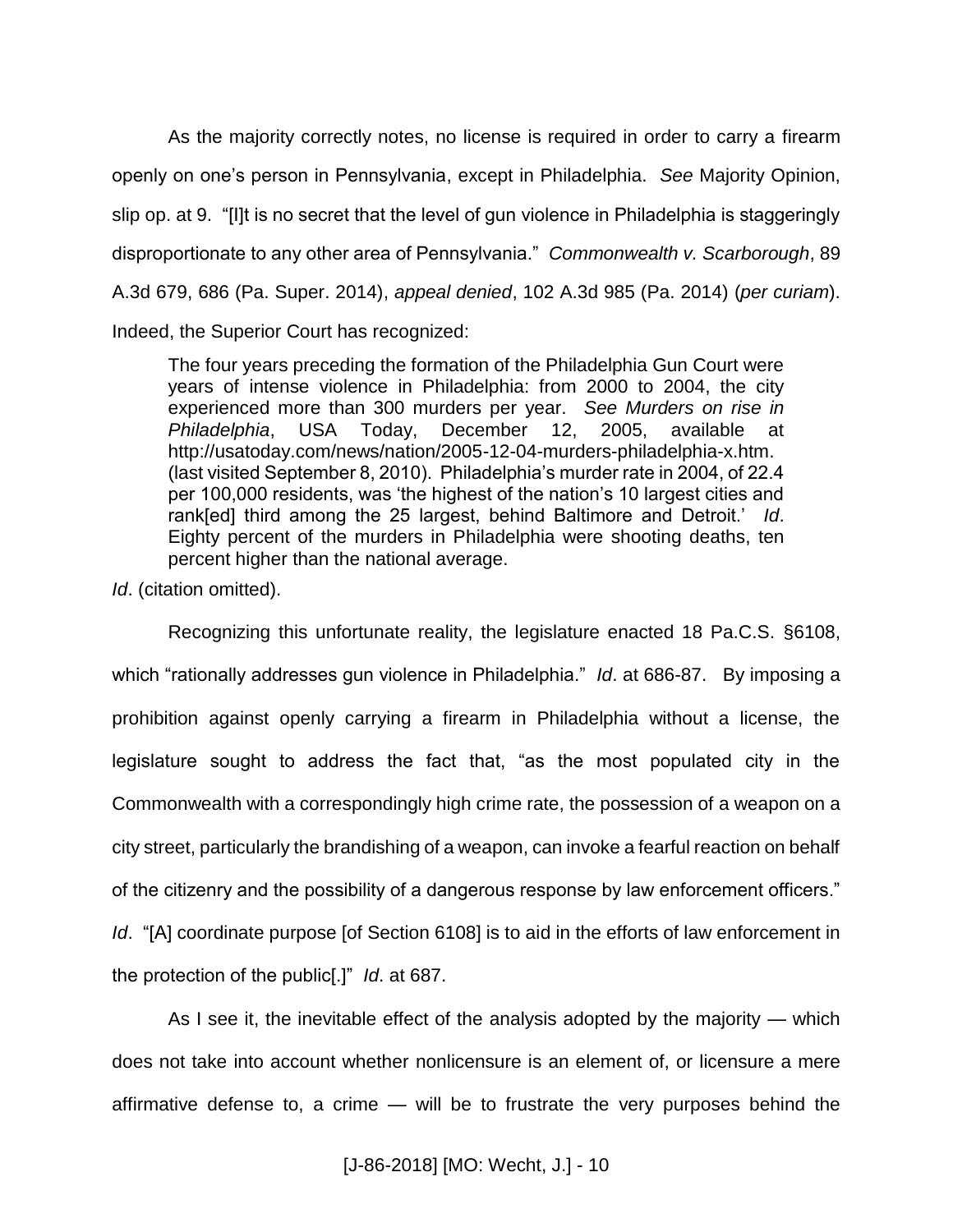legislature's enactment of Section 6108. This is so because, by rejecting the element-ordefense test, the majority affords no deference to the legislature's construction of the crime. And if, as the majority concludes, a police officer cannot infer criminal activity merely from an individual's possession of a **concealed** firearm because it may be properly licensed, it logically follows that an officer cannot infer criminal activity merely from an individual's possession of an **openly carried** firearm in Philadelphia, because it too may be licensed. This result is untenable.

For decades, courts in this Commonwealth have held "an officer's observation of an individual carrying a handgun on public streets in the city of Philadelphia gives rise to probable cause for an arrest under §6108." *Commonwealth v. Taggart*, 997 A.2d 1189, 1196-97 (Pa. Super. 2010), *citing Commonwealth v. Romero*, 673 A.2d 374 (Pa. Super. 1996) and *Commonwealth v. Davis*, 614 A.2d 291 (Pa. Super. 1992). The construction of the crime's definition explains why this is the case. Unlike carrying a concealed firearm under Section 6106, for which the legislature made nonlicensure an element of the crime, the legislature took the exact opposite approach with regard to Section 6108, by making licensure an affirmative defense. *See Commonwealth v. Bigelow*, 399 A.2d 392, 396 (Pa. 1979) ("[T]he legislature must have intended that subsections (1) and (2) of [Section] 6108 be treated as setting forth defenses which, if they are to be raised at all, must be raised by the one charged with the offense."); *see id*. at 395 ("That the legislature intended the licensure issue in [S]ection 6106 cases to differ from the disposition of the same issue in [S]ection 6108 cases is borne out by the differing language employed in each section."). In short, by deeming licensure an affirmative defense to the crime of carrying a firearm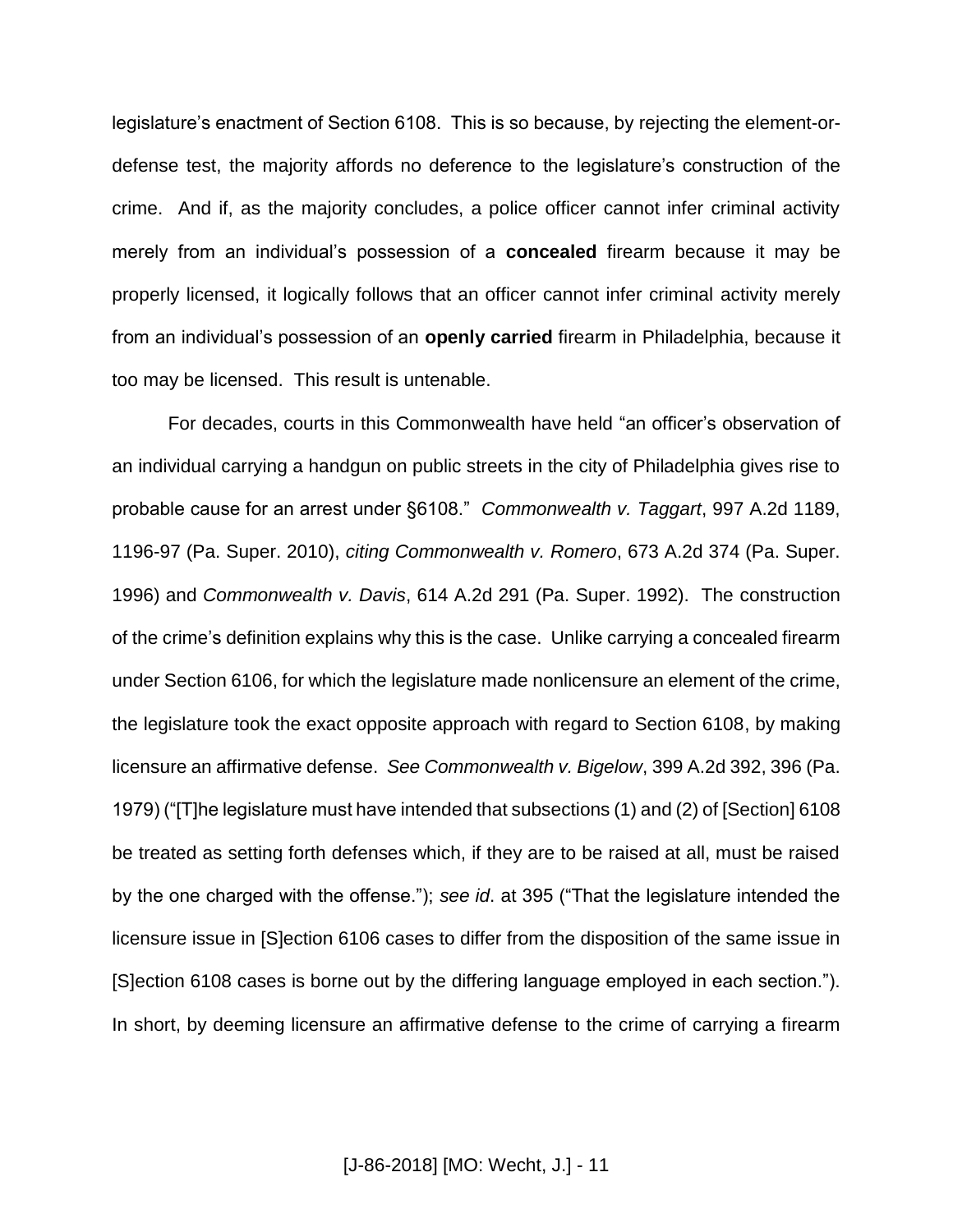on the streets of Philadelphia, the legislature clearly intended "to aid in the efforts of law enforcement in the protection of the public[.]" *Scarborough*, 89 A.3d at 687.

In eschewing the element-or-defense approach, the majority renders irrelevant the purposeful distinction the legislature made between the crimes of carrying a concealed firearm and carrying a firearm on the streets of Philadelphia. Such decision, which rationally addresses gun violence in Philadelphia, was the legislature's alone to make, and it is entitled to deference from this Court. The element-or-defense approach would afford such deference; the majority's analysis does not.<sup>4</sup>

Not only does the majority's alternative analysis fail to attach any Fourth Amendment significance to the legislature's exclusive power to define crimes and

 $\overline{a}$ 

<sup>&</sup>lt;sup>4</sup> Although I focus on the crime of carrying a firearm in Philadelphia to underscore the broader problems with the majority's rejection of the element-or-defense approach, there are undoubtedly other crimes involving licensures that will be similarly affected by the majority's analysis. For example, it has long been the law that "the odor of marijuana alone . . . is sufficient to support at least reasonable suspicion[.]" *In Interest of A.A.*, 195 A.3d 896, 904 (Pa. 2018) (citations omitted). The majority's analysis arguably casts doubt on that settled Fourth Amendment principle in light of the enactment of the Medical Marijuana Act, 35 P.S. §§10231.101-10231.2110, which makes it lawful for licensed patients to possess and use medical marijuana. Several other states, in upholding searches and seizures involving marijuana, have relied on the fact that legal marijuana use in those jurisdictions is merely an affirmative defense. *See*, *e.g.*, *State v. Senna*, 79 A.3d 45, 49-50 (Vt. 2013) (since Vermont's medical marijuana law "exempts from prosecution a small number of individuals who comply with rigid requirements for possession or cultivation[,]" the possibility that someone might be immune from prosecution "does not negate the State's probable cause to search based in part on the odor of fresh marijuana"); *State v. Fry*, 228 P.3d 1, 5 (Wash. 2010) (probable cause to search existed notwithstanding a recognized "compassionate use defense" to marijuana charges in Washington; the law "only created a potential affirmative defense that would excuse the criminal act . . . [but it] does not, however, result in making the act of possessing and using marijuana noncriminal or negate any elements of the charged offense"). This Court has not yet had an opportunity to address the Fourth Amendment implications of Pennsylvania's authorization of medical marijuana use, but the majority's rejection of the element-or-defense approach here arguably forecloses our ability to conduct an analysis similar to that employed by our sister states in such cases.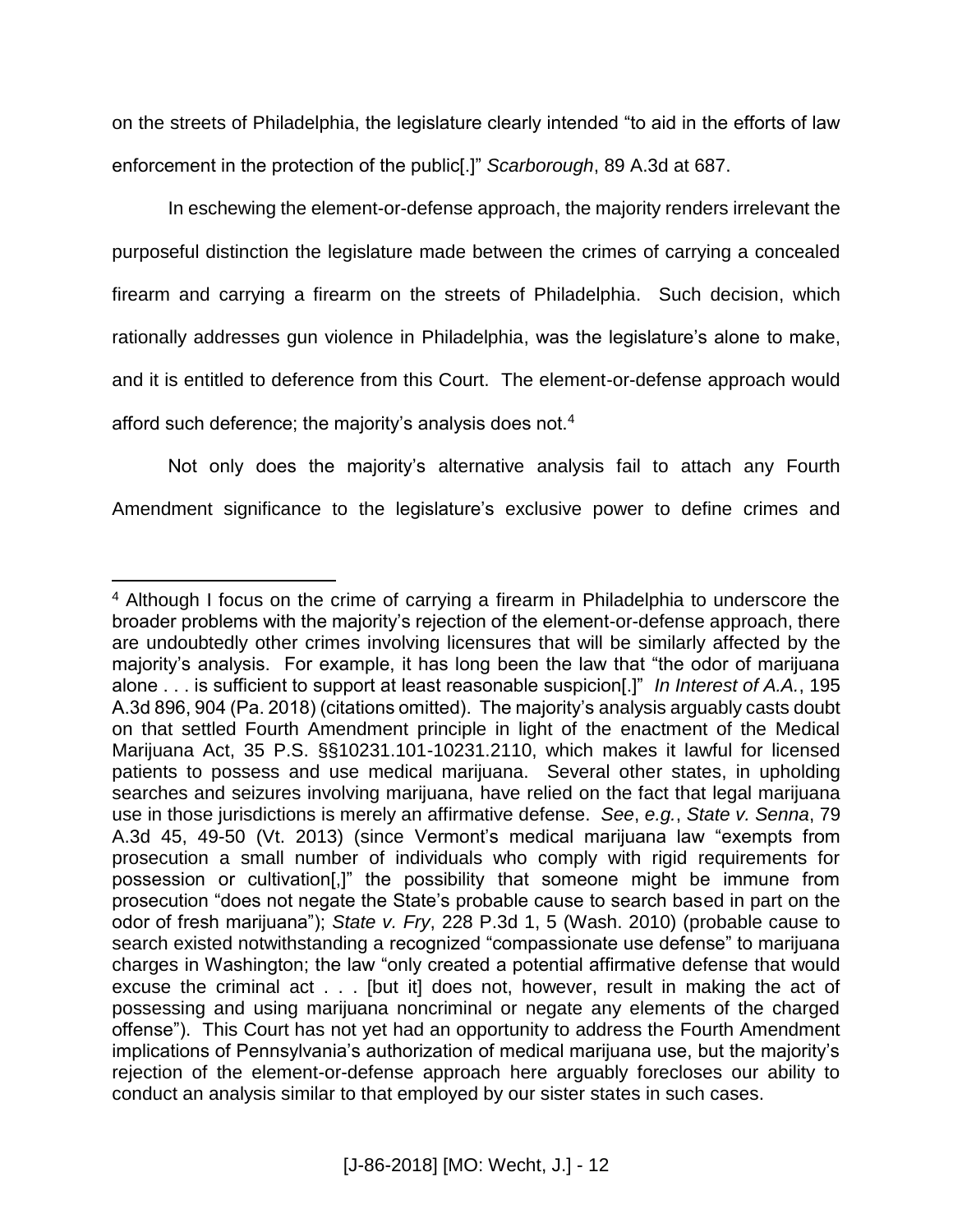affirmative defenses in this Commonwealth, it is also bound to create an unnecessary disparity between federal and state criminal prosecutions arising out of Philadelphia. As explained, the logical endpoint of the majority's refusal to adopt the element-or-defense approach will be the reversal of a long line of precedent holding an officer's observation of an openly carried firearm in Philadelphia justifies an investigative detention or even an arrest. Thus, under the majority's analysis, if an officer detains an individual based solely on his carrying a firearm in Philadelphia, the stop will be deemed unlawful for purposes of a state prosecution. Conversely, if that same prosecution were instead brought in federal court the stop will not be deemed unlawful, because the Third Circuit has adopted the element-or-defense approach, and it therefore recognizes our legislature's rational decision to make licensure an affirmative defense to a charge under Section 6108. *See, e.g.*, *United States v. Bond*, 173 Fed. Appx. 144, 146 (3d Cir. 2006) (because "possession of a license is an affirmative defense that can be raised by the defendant[,]" "a police officer has probable cause to arrest an individual for violation of [S]ection 6108 based solely on the officer's observation that the individual is in possession of a firearm on the streets of Philadelphia"). This absurd incongruity could and should be avoided.

#### II.

All of the above convinces me the element-or-defense approach presents the more sound analysis for dealing with crimes involving licensures. The majority of jurisdictions that have considered this issue have adopted the approach, and those few jurisdictions that have declined to do so fail to offer any persuasive rationale for following suit. There is also serious cause for concern over the majority's alternative analysis, which fails to afford any deference to the legislature's power to define crimes and affirmative defenses. At the very least, the majority's analysis calls into question swaths of Pennsylvania

### [J-86-2018] [MO: Wecht, J.] - 13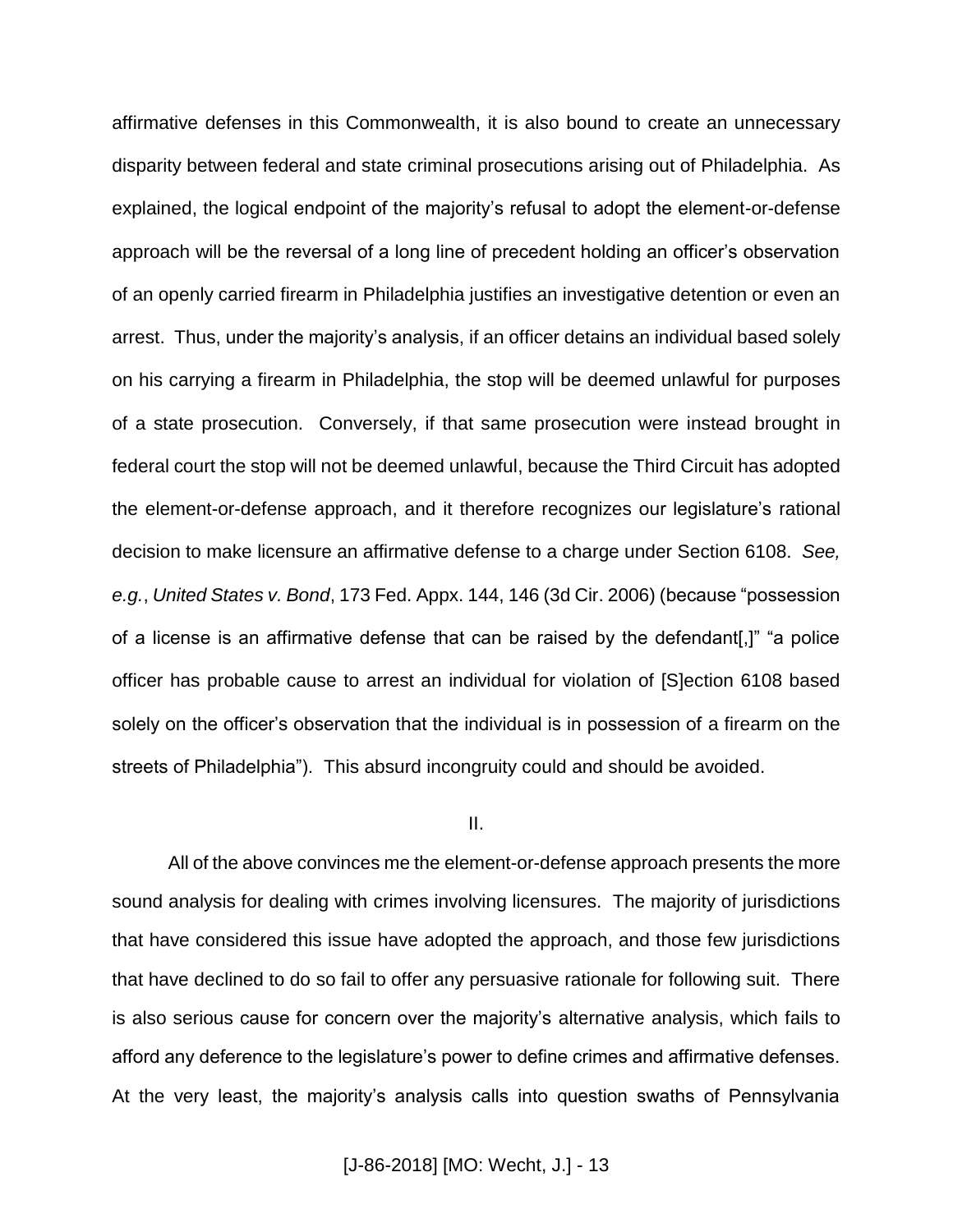precedent authorizing police conduct with respect to the investigation of certain other criminal activity involving licensures, including openly carrying firearms in Philadelphia and the possession and use of controlled substances.<sup>5</sup>

For these reasons, unlike the majority, I would adopt the element-or-defense approach. Applying that test here, the answer to the question presented is easy: because this Court has previously concluded "the absence of a license is an essential element of the crime" of carrying a concealed weapon under Section 6106, *see McNeil*, 337 A.2d at 843, an officer's knowledge an individual is carrying a concealed firearm cannot, standing alone, furnish reasonable suspicion justifying a *Terry* stop. As the majority opinion ultimately reaches this same conclusion, I concur in the result, but I must firmly distance myself from the majority's analysis and, in particular, its rejection of the element-ordefense test.

 $\overline{a}$ <sup>5</sup> The Majority does not deny these repercussions may likely follow from today's decision, but suggests such results are "preferable" to the consequences that will supposedly result from adopting the element-or-defense test. Majority Opinion, slip op. at 41. Specifically, the Majority fears the test will "transfer[ ] to the legislature the power to erase the protections of the Fourth Amendment[.]" *Id*. at 37. But "there are obviously constitutional limits beyond which the States may not go in this regard[,]" *Patterson*, 432 U.S. at 210, and because the judiciary is well equipped to make such determinations on a case-bycase basis, I see no reason to impose the unpliable rule the Majority does here based on an unfounded belief the legislature may seek to circumvent the Fourth Amendment in the future. I also find the Majority's reliance on 35 P.S. §780-113(a)(16) as an example of an "untenable consequence" of the element-or-defense test to be flawed. *Compare* Majority Opinion, slip op. at 40-41 (predicting unlimited seizures of individuals with medical prescriptions because the possession of a controlled substance statute has the "same statutory formulation" as the affirmative defense set forth at 18 Pa.C.S. §6108) *with Commonwealth v. Sojourner*, 408 A.2d 1108, 1113 (Pa. Super. 1979) (holding "'nonauthorization' is an element of . . . Section 113(a)(16)" but nevertheless shifting the burden of production to the defendant because of policy concerns). In any event, adopting the element-or-defense test merely leaves the interpretation of statutes such as 35 P.S. §780- 113(a)(16) for another day, when this Court can carefully consider whether the legislature intended for a given licensing requirement to operate as an affirmative defense and, if so, whether such allocation is constitutionally permissible. The Majority's analysis, in contrast, imposes an immediate and irrevocable consequence, by rendering all elementor-defense distinctions irrelevant for Fourth Amendment purposes.